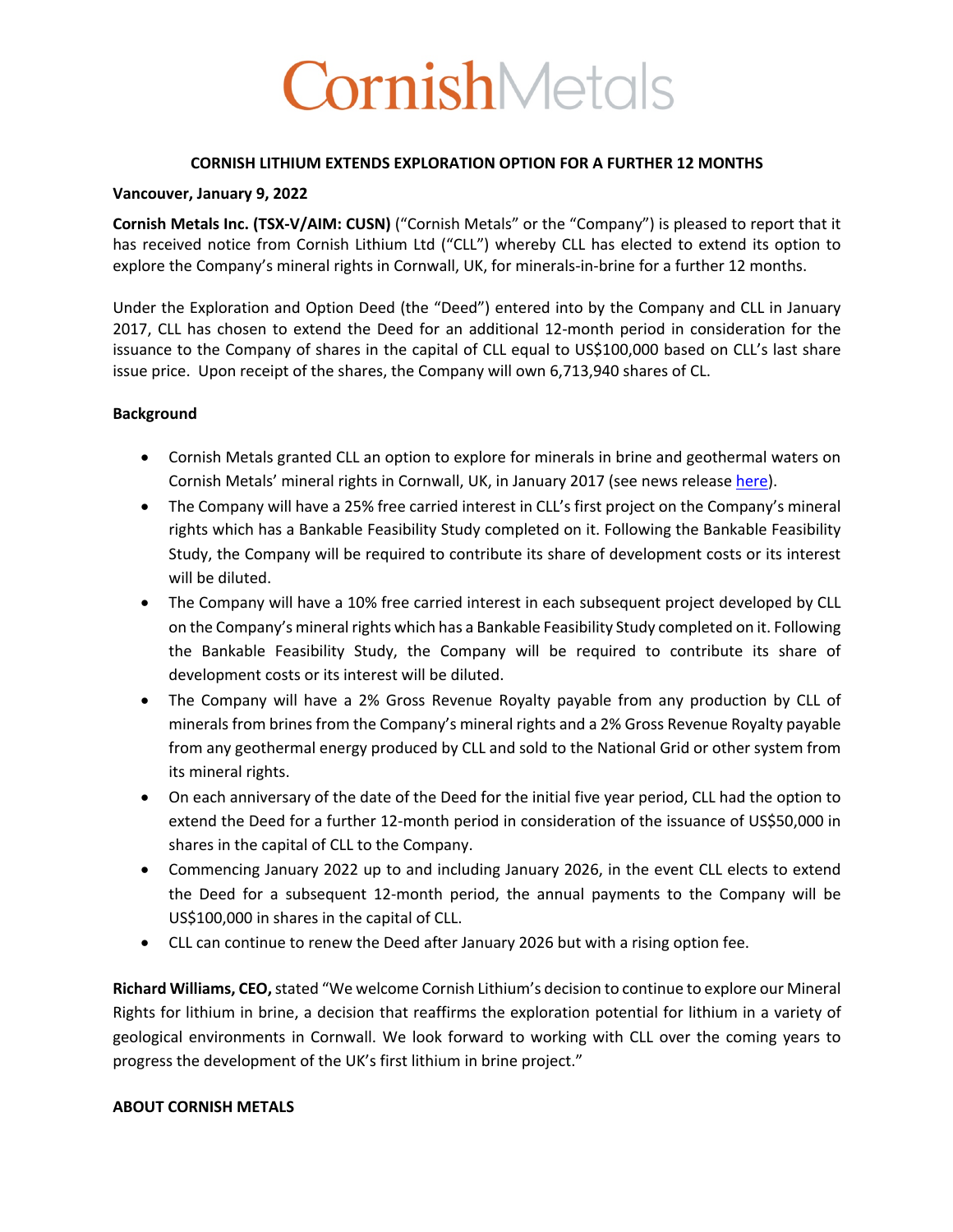Cornish Metals owns a 100% interest in the South Crofty tin and United Downs copper - tin projects, plus additional mineral rights located in Cornwall, UK, acquired in July 2016 (see Company news release dated July 12, 2016). The Company recently published an updated Mineral Resource Estimate for South Crofty (see news release dated June 9, 2021), as summarised in the table below. The "South Crofty Tin Project Mineral Resource Update" report, dated June 9, 2021, authored by Mr. Nicholas Szebor (CGeol (London), EuroGeol, FGS) of AMC Consultants (UK) Ltd, can be accessed on the Company's website.

| South Crofty Summary (JORC 2012) Mineral Resource Estimate |                       |                       |            |                                                           |                                                                |  |  |
|------------------------------------------------------------|-----------------------|-----------------------|------------|-----------------------------------------------------------|----------------------------------------------------------------|--|--|
| Area                                                       | <b>Classification</b> | Mass<br>('000 tonnes) | Grade      | Contained Tin /<br><b>Tin Equivalent</b><br>('000 tonnes) | Increase in contained<br>Tin / Tin equivalent<br>from 2016 MRE |  |  |
| Lower                                                      | Indicated             | 2,084                 | 1.59% Sn   | 33                                                        | 10.2%                                                          |  |  |
| Mine                                                       | Inferred              | 1,937                 | 1.67% Sn   | 32                                                        | 129.8%                                                         |  |  |
|                                                            |                       |                       |            |                                                           |                                                                |  |  |
| Upper                                                      | Indicated             | 277                   | 1.01% SnEq | 3                                                         | 9.5%                                                           |  |  |
| Mine                                                       | Inferred              | 493                   | 0.93% SnEq |                                                           | 8.0%                                                           |  |  |

The additional mineral rights cover an area of approximately 15,000 hectares and are distributed throughout Cornwall. Some of these mineral rights cover old mines that were historically worked for copper, tin, zinc, and tungsten.

# **About Cornish Lithium**

Cornish Lithium is a highly innovative mineral exploration and development company focused on the environmentally sustainable extraction of lithium from geothermal waters and hard rock in the historic mining district of Cornwall. The Company has secured agreements with the owners of mineral rights over a large area of the County and is using modern technology to re-evaluate the region for its potential to produce lithium and other vital technology metals in a low carbon and low impact manner. A secure domestic supply of such metals is considered vital to the industrial strategy of the UK as it moves towards Net Zero 2050 and the production of electric vehicles.

For more information about Cornish Lithium, visit www.cornishlithium.com

For additional information please contact:

In North America:

Irene Dorsman at (604) 200 6664 or by e-mail at irene@cornishmetals.com

In the UK:

SP Angel Corporate Finance LLP (Nominated Adviser & Joint Broker)

Tel: +44 203 470 0470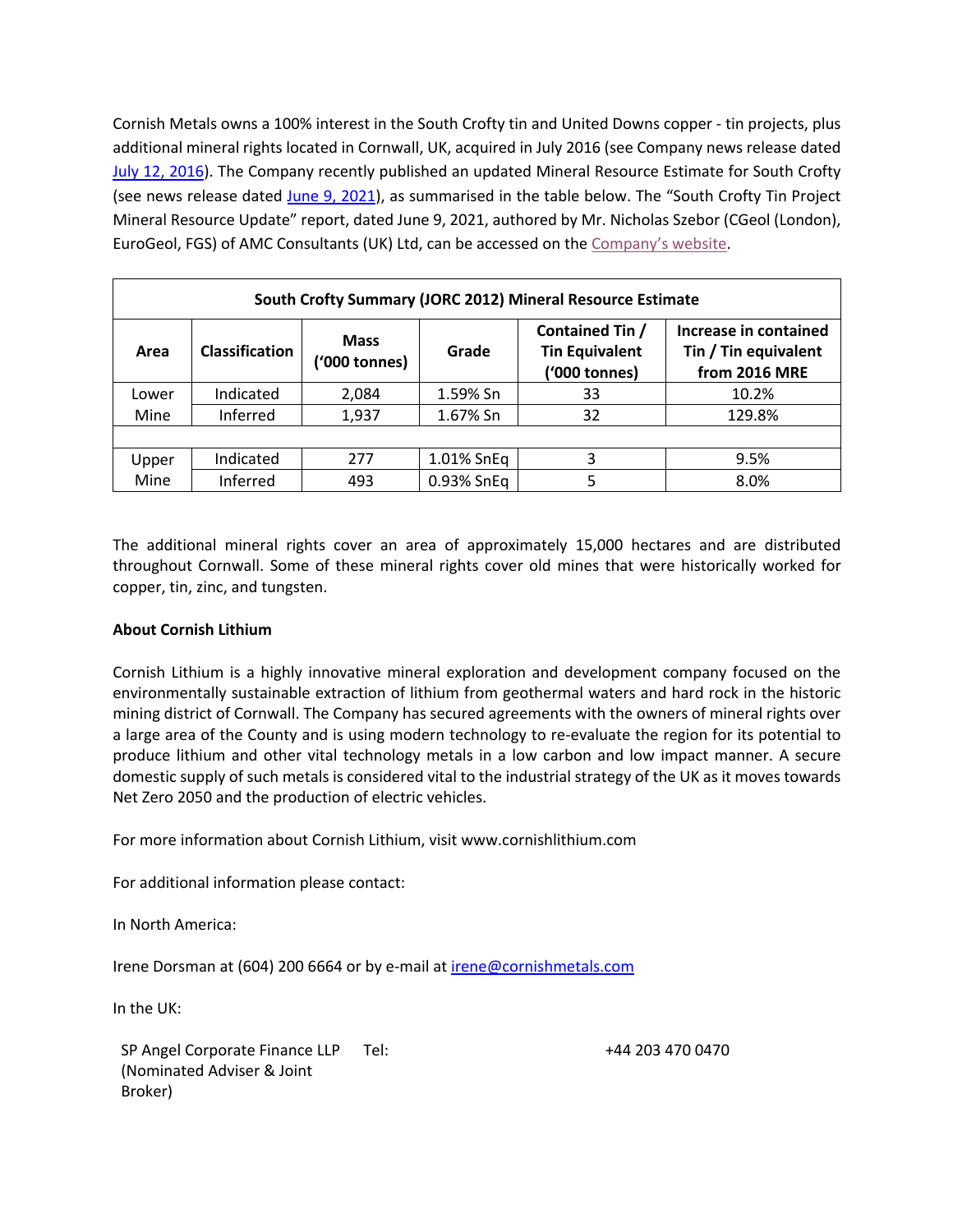|                                         | <b>Richard Morrison</b><br>Charlie Bouverat<br><b>Grant Barker</b> |                                                         |
|-----------------------------------------|--------------------------------------------------------------------|---------------------------------------------------------|
| Hannam & Partners<br>(Joint Broker)     | Tel:                                                               | +44 207 907 8500                                        |
|                                         | <b>Matthew Hasson</b><br>Andrew Chubb<br>Ernest Bell               |                                                         |
| Blytheweigh<br>(Financial PR/IR-London) | Tel:                                                               | +44 207 138 3204                                        |
|                                         | Tim Blythe<br>Megan Ray                                            | tim.blythe@blytheweigh.com<br>megan.ray@blytheweigh.com |

## **ON BEHALF OF THE BOARD OF DIRECTORS**

*"Richard D. Williams"* Richard D. Williams, P.Geo

*Neither the TSX Venture Exchange nor its Regulation Services Provider (as that term is defined in the policies of the TSX Venture Exchange) accepts responsibility for the adequacy or accuracy of this release.*

#### *Market Abuse Regulation (MAR) Disclosure*

*This announcement contains inside information for the purposes of Article 7 of the Market Abuse Regulation (EU) 596/2014 as it forms part of UK domestic law by virtue of the European Union (Withdrawal) Act 2018 ("MAR"), and is disclosed in accordance with the Company's obligations under Article 17 of MAR.*

#### *Caution regarding forward looking statements*

*This news release contains "forward-looking statements". Forward-looking statements, while based on management's best estimates and assumptions at the time such statements are made, are subject to risks and uncertainties that may cause actual results to be materially different from those expressed or implied by such forward-looking statements, including but not limited to: risks related to receipt of regulatory approvals, risks related to general economic and market conditions; risks related to the COVID-19 global pandemic and any variants of COVID-19 which may arise; risks related to the availability of financing; the timing and content of upcoming work programs; actual results of proposed exploration activities; possible variations in Mineral Resources or grade; failure of plant, equipment or processes to operate as anticipated; accidents, labour disputes, title disputes, claims and limitations on insurance coverage and other risks of the mining industry; changes in national and local government regulation of mining operations, tax rules and regulations.* 

*Although Cornish Metals has attempted to identify important factors that could cause actual results to differ materially from those contained in forward-looking statements, there may be other factors that cause results not to be as anticipated, estimated or intended. There can be no assurance that such statements will prove to be accurate, as actual results and future events could differ materially from those anticipated in such statements. Accordingly,*